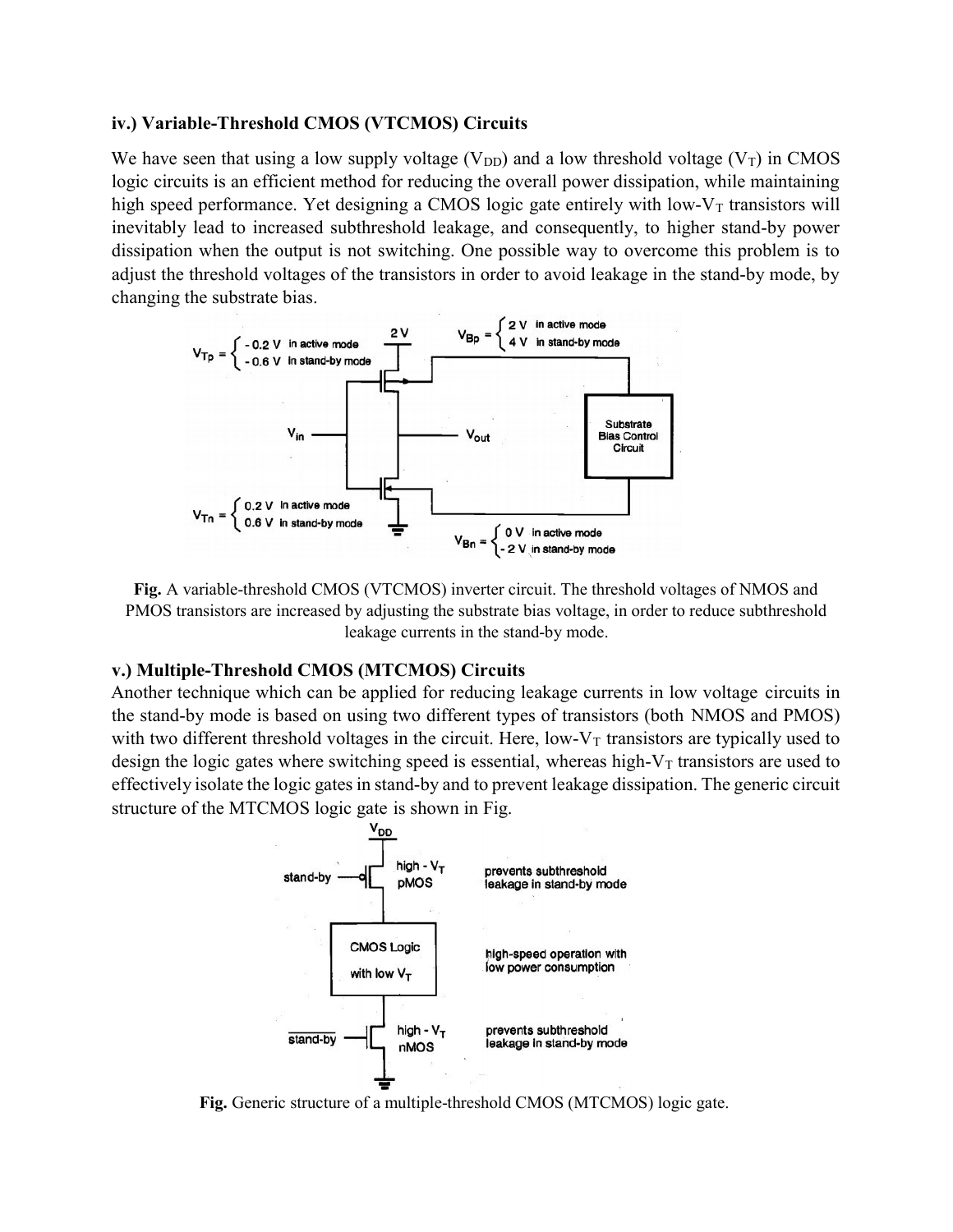# 2. Logic and gate level

Logic design was once the primary abstraction level where automatic design synthesis begins. With the advance of logic synthesis tools and structured VLSI design practice today, logic design is seldom performed manually. However, logic analysis is still the basis of VLSI chip design. A strong foundation in logic design is the key to produce high quality chips.

Even with the use of text-based hardware description language design style, there are still many techniques for the VLSI designer to reduce power at the logic level. The most prevalent theme in logic level power optimization techniques is the reduction of switching activities. Switching activities directly contribute to the charging and discharging capacitance, and the short-circuit power. The choice of logic encoding, data representation and Boolean function implementation has significant effects on the power dissipation of a digital circuit.

## i.) Signal Gating

Signal gating refers to a class of general techniques to mask unwanted switching activities from propagating forward, causing unnecessary power dissipation. Most signal gating techniques are applied at the logic level because switching activities of the signals can be easily analyzed.

There are many different ways to implement signal gating.

The simplest method is to put an AND/OR gate at the signal path to stop the propagation of the signal when it needs to be masked.



(a) Simple gate. (b) Tristate buffer. (c) Latch/FF. (d) Transmission gate.

Fig. Various logic implementations of signal gating.

### ii.) Logic Encoding

The logic designer of a digital circuit often has the freedom of choosing a different encoding scheme as long as the functional specification of the circuit is met. For example, an 8-bit counter can be implemented using the Binary counting sequence or the Gray code sequence. Different encoding implementations often lead to different power, area and delay trade-off. Usually, encoding techniques require the knowledge of signal statistics in order to make design decisions. This section discusses some techniques for using different logic encoding to achieve low power consumption.